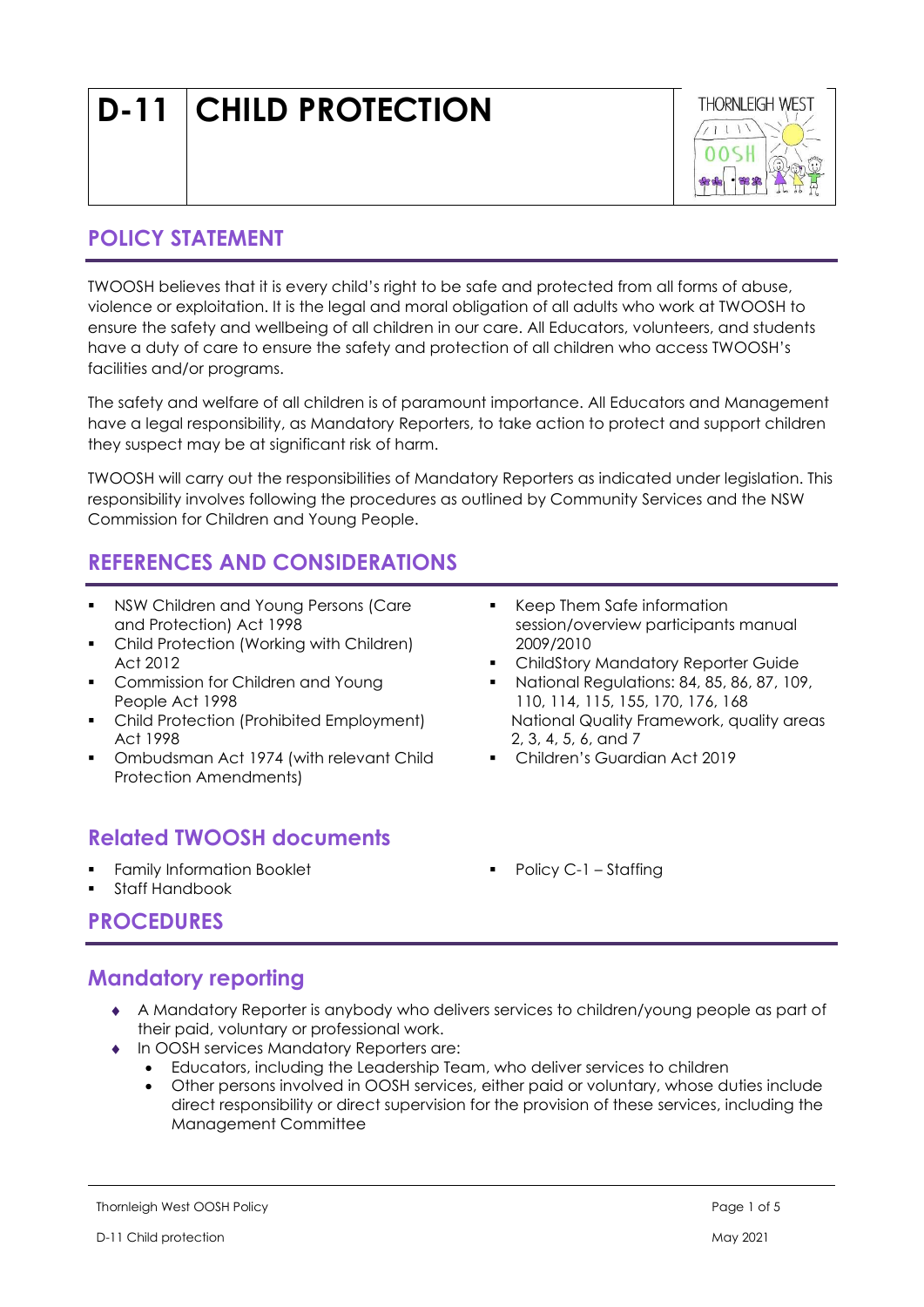All Mandatory Reporters are required by law to report to Communities and Justice if they have current concerns about the safety or welfare of a child relating to Section 23 of the NSW Children and Young Persons (Care and Protection) Act 1998, and they have been advised by the Mandatory Reporter Guide (MRG) to do so.

## Risk of significant harm

- Risk of significant harm is defined as harm that:
	- is sufficiently serious to warrant a response by a statutory authority irrespective of a family's consent
	- is not minor or trivial
	- may be reasonably expected to produce a substantial and demonstrably adverse impact on the child or young person's safety, welfare or well being
	- can result from a single act or omission or an accumulation of both an act and omission
- Section 23 [NSW Children and Young Persons (Care and Protection) Act 1998] states that a child is at risk of significant harm if:
	- (a) the child's or young person's basic physical or psychological needs are not being met or are at risk of not being met,
	- (b) the parents or other caregivers have not arranged and are unable or unwilling to arrange for the child or young person to receive necessary medical care,
	- (b1) in the case of a child or young person who is required to attend school in accordance with the Education Act 1990 – the parents or other caregivers have not arranged and are unable or unwilling to arrange for the child or young person to receive an education in accordance with that Act,
	- (c) the child or young person has been, or is at risk of being, physically or sexually abused or ill-treated
	- (d) the child or young person is living in a household where there have been incidents of domestic violence and, as a consequence, the child or young person is at risk of serious physical or psychological harm,
	- (e) a parent or other caregiver has behaved in such a way towards the child or young person that the child or young person has suffered or is at risk of suffering serious psychological harm,
	- (f) the child was the subject of a pre-natal report under section 25 and the birth mother of the child did not engage successfully with support services to eliminate, or minimise to the lowest level reasonably practical, the risk factors that gave rise to the report.

Any such circumstances may relate to a single act or omission or to a series of acts or omissions.

- All Educators will undergo training in relation to child protection and reporting as part of the TWOOSH training arrangements. This will be recorded in Educator files and on the training register
- Any Educator that forms a belief based on reasonable grounds that a child is at risk of harm should ensure they record the details of the report in a clear objective format.
- Reports should be treated with strict confidentiality in adherence to TWOOSH's Privacy Policy and Procedures, and any confidential report will be stored in a locked cabinet.
- After completing the report, the Educator should discuss their concerns with the Director. The Director will then assist the Educator in running the online Mandatory Reporter Guide (see below) to determine whether the report meets the threshold to make the report to Community Services.
- If directed by MRG to report to the Child Protection Helpline, staff should report their concerns to the Child Protection Helpline (phone 132 111).
- When reporting to the Helpline it is important to have as much information as possible available to give to the Helpline. This might include child's information (have the enrolment form available), family information, reporter details and outcomes of the MRG.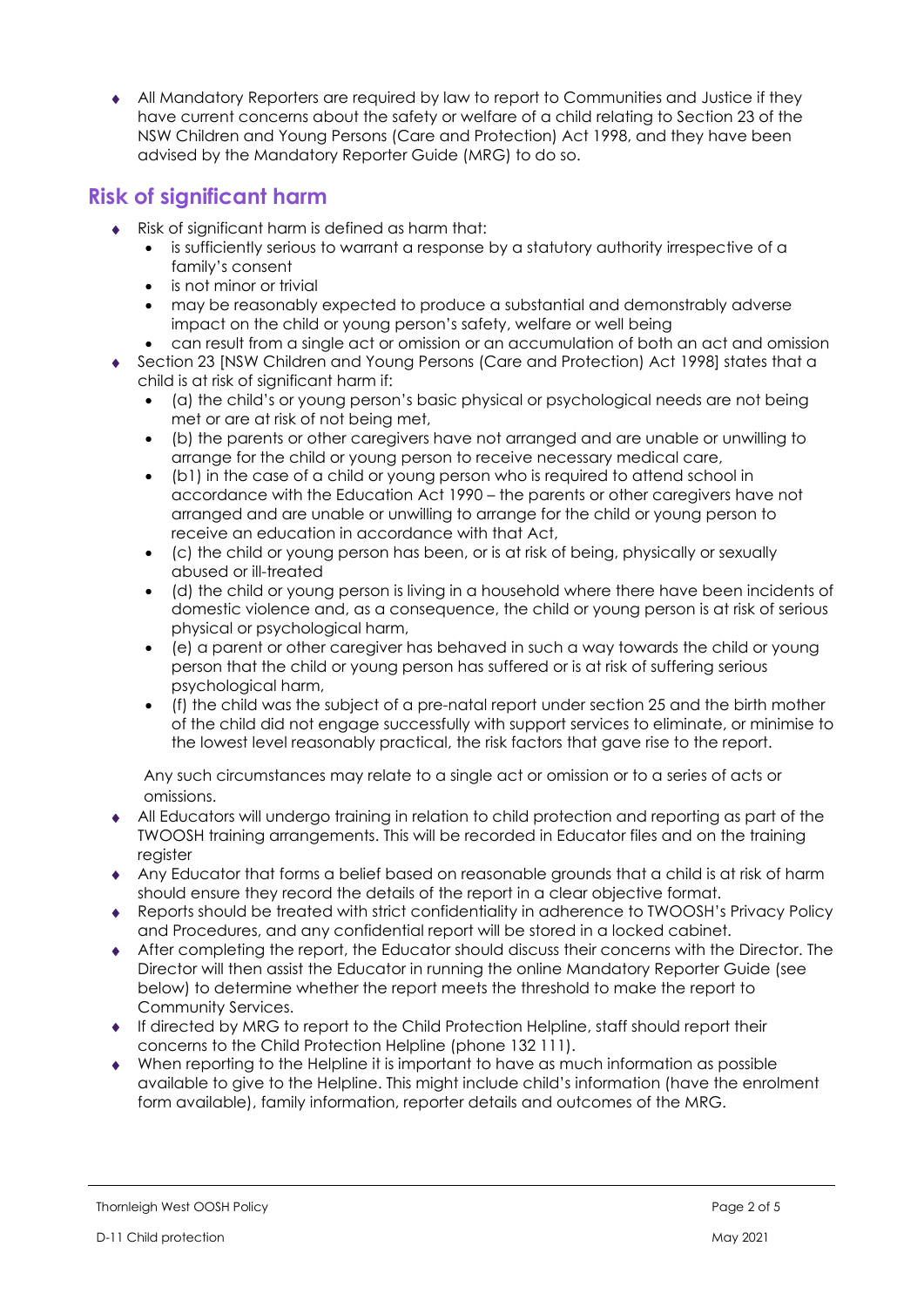- $\triangleq$  It is the responsibility of the Educator to make the report and this should be done in the presence of the Director to support them through the process. Time will be allowed at the end of a shift for the Educator to do this in a quiet and private place.
- Once a report is made to the Child Protection Helpline no further report needs to be made unless new information comes to hand.

# Mandatory Reporter Guide (MRG) tool

- The MRG has been developed to help frontline Mandatory Reporters, including OOSH workers, to determine whether the risk to a child or young person meets the new statutory threshold of 'risk of significant harm'. The MRG will guide the reporter on what action should be taken. The MRG is an interactive tool and is available online at https://reporter.childstory.nsw.gov.au/s/
- If still in doubt the Child Protection Helpline will provide feedback about whether or not the report meets the new threshold for statutory intervention.
- If new information presents concerning the child or young person, run the MRG tool again; this must be done each and every time a new concern arises.
- If there is an accumulation of concerns in regard to any child or family, it is advisable to call Child Protection and ask for their advice.
- Where concerns do not meet the significant harm threshold, the MRG tool may guide the reporter to 'Document and continue the relationship'. This requires TWOOSH to continue to support, provide services, and coordinate assistance and referral for the child and their family.
- The report page from the MRG should be printed and placed in the child's file along with the written report for future reference regardless of whether or not further action is recommended.
- ◆ For assistance with referral information:
	- Human Services Network www.hsnet.nsw.gov.au
	- Family and Community Services https://www.facs.nsw.gov.au/

## Information exchange

In order to provide effective support and referral it may be necessary to exchange information with other prescribed bodies including government agencies or non-government organisations and services.

- The NSW Children and Young Persons (Care and Protection) Act 1998 has been amended (2009) to include chapter 16A Information Exchange.
- Chapter 16A requires prescribed bodies to take reasonable steps to coordinate decision making and the delivery of services regarding children and young people.
- Under Chapter 16A NSW Children and Young Persons (Care and Protection) Act 1998, Staff will exchange information with Community Services that relates to a child or young person's safety, welfare or wellbeing, whether or not the child or young person is known to Community Services and whether or not the child or young person consents to the information exchange.
- $\bullet$  The information requested or provided must relate to the safety, welfare or wellbeing of the child. Information includes:
	- a child or young person's history or circumstances
	- a parent or other family member, significant or relevant relationship
	- the agency's work now and in the past.
- Where information is provided in good faith and according to legal provisions, under section 29 & section 245G NSW Children and Young Persons (Care and Protection) Act 1998, reporters cannot be seen as breaching professional etiquette or ethics or as a breach of professional standards. There can be no liability for court action.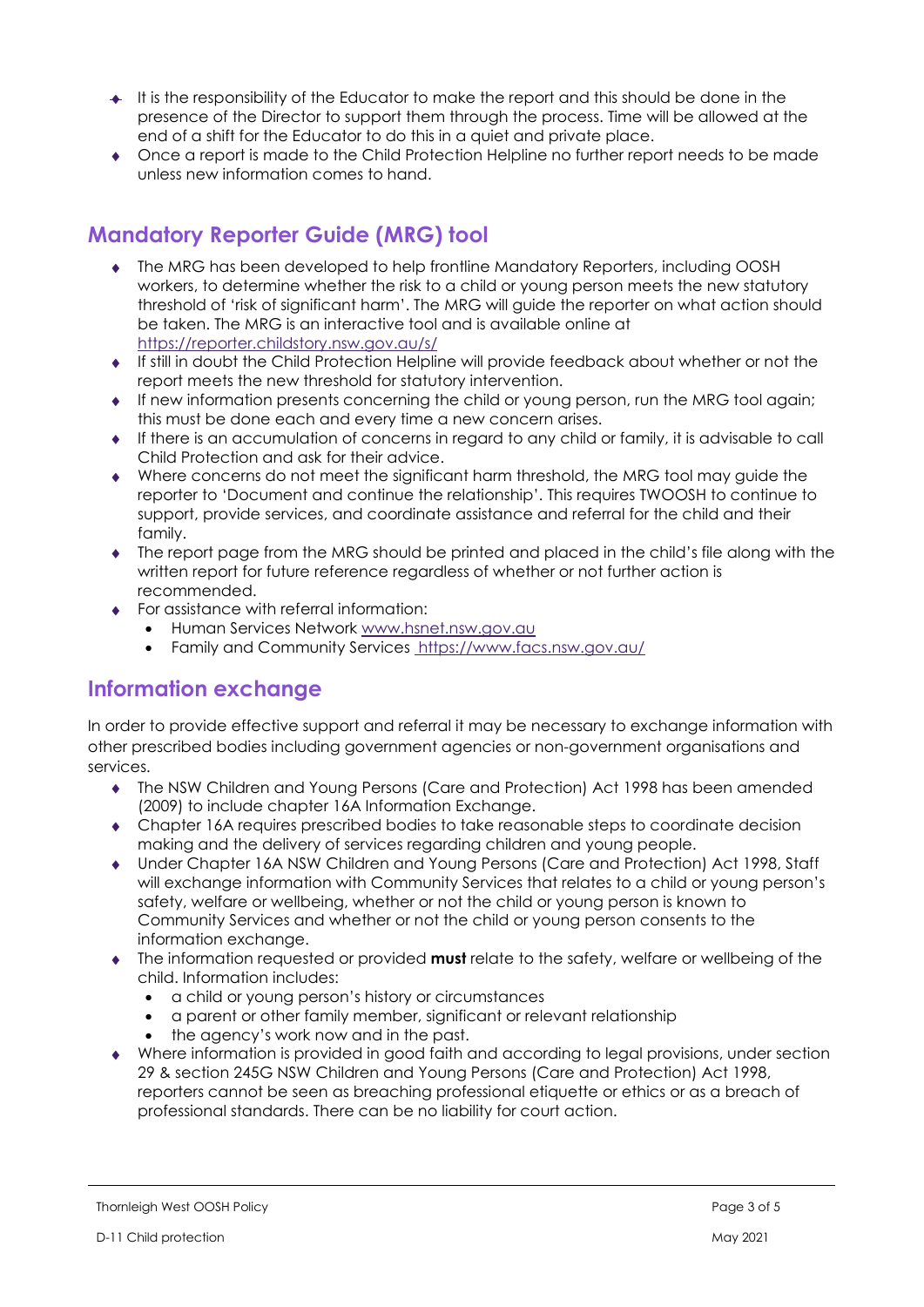- When an issue or concern arises or is reported regarding a child in relation to allegations against a person outside the child's family, the Director or Responsible Person will notify the parent of the concern within 24 hours.
- A request for information must be completed as a formal request using the template available on network's website. Other services may also contact us using the same request and we must respond formally as per the documents available at https://networkofcommunityactivities.org.au/child-safe/chapter-16a-letter-templates/

## Reportable conduct

Reportable conduct covers complaint about a staff member or someone in the service.

- Should an incident occur that involves a child being put at risk of harm from an Educator, volunteer, trainee or person visiting the service, this is regarded as 'reportable conduct' and necessitates such conduct being reported to the Children's Guardian within 30 days. This also needs to be reported to the Management Committee President.
- ◆ 'Reportable conduct' is:
	- a) any sexual offence, or sexual misconduct, committed against, with or in the presence of a child (including a child pornography offence or an offence involving child abuse material), or
	- b) any assault, ill-treatment or neglect of a child, or
	- c) any behaviour that causes psychological harm to a child, whether or not, in any case, with the consent of the child.
- Reportable conduct does not extend to:
	- a) conduct that is reasonable for the purposes of the discipline, management or care of children, having regard to the age, maturity, health or other characteristics of the children and to any relevant codes of conduct or professional standards, or
	- b) the use of physical force that, in all the circumstances, is trivial or negligible, but only if the matter is to be investigated and the result of the investigation recorded under workplace employment procedures, or
	- c) conduct of a class or kind exempted from being reportable conduct by the Children's Guardian Act 2019.
- Examples of conduct that would not constitute reportable conduct include (without limitation) touching a child in order to attract a child's attention, to guide a child or to comfort a distressed child; a school teacher raising his or her voice in order to attract attention or to restore order in the classroom; and conduct that is established to be accidental. Some conduct may fall within more than one category.
- Where the allegation, or suspicion of risk of harm, is made against an Educator of a person in Management, the facts as stated will be recorded in writing, that includes dates, times, names of person/s involved, name of person making allegation and the person making the report. This report should be kept on record and treated as strictly confidential in locked files. This report needs to be filed and the Director must be notified whether or not the incident or conduct has been deemed reportable conduct.
- If the Director or Responsible Person is suspected then the Management Committee should be informed.
- The relevant forms together with information and assistance are available on line at https://www.kidsguardian.nsw.gov.au/child-safe-organisations/reportable-conduct-scheme/
- The person making the report should follow the advice of the Children's Guardian's Departmental Officers. Management will also follow this advice.
- $\bullet$  The matter will be treated with strict confidentiality.
- For the protection of both the children and the Educator involved, the Educator should be encouraged to take special leave or removed from duties involving direct care and contact with children, until the situation is resolved.